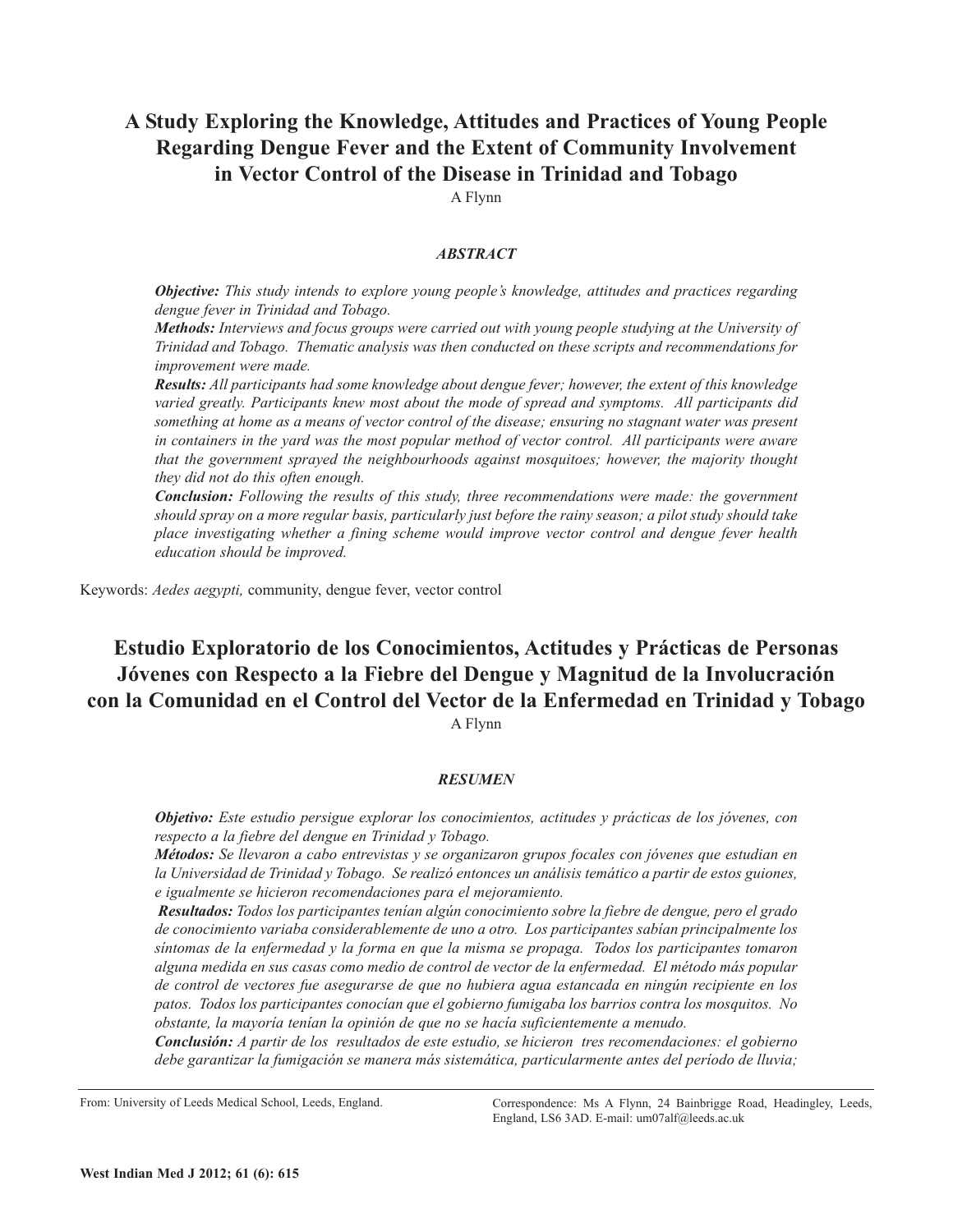*debe hacerse un estudio piloto para investigar si un esquema de imposición de multas mejoraría el control de vectores y debe mejorar la educación par ala salud en torno a la fiebre del dengue.*

**Palabras claves:** *Aedes aegypti,* comunidad, fiebre del dengue, control de vectores

#### **West Indian Med J 2012; 61 (6): 616**

## **INTRODUCTION**

Dengue fever is a neglected tropical disease, transmitted to humans *via* the *Aedes aegypti* mosquito, that has a considerable social, economical and public health impact on tropical developing countries all over the world (1). The illness contributes a significant burden of disease to the majority of countries in the Caribbean (2), and has been endemic in Trinidad and Tobago since 1991, with an incidence of 0.49 cases per 1000 in 2004 (3).

Individuals infected with dengue fever can experience symptoms including nausea, vomiting, rashes and aches and pains (2), but usually recover spontaneously. There is a more serious form of the disease known as dengue haemorrhagic fever [DHF] (4) which is characterized by an increase in vascular permeability, and if not treated promptly with fluid replacement therapy can result in a fatal hypovolaemic shock (5).

Presently, there is no vaccine available to protect against the dengue virus, however, development is currently ongoing (6). This means that the only way to prevent infection is through personal protection against mosquitoes and effective vector control of the *Aedes aegypti* mosquito (2).

It is vital that the breeding sites and larval habitats of *Aedes aegypti* are known so they can be targeted and effective vector control can take place. It has been found that these sites are generally water filled containers located outside, such as water tanks and discarded rain filled containers (2, 7, 8).

There are a number of methods that can be used to control the *Aedes aegypti*, for example the spraying of breeding sites with insecticides. A study by Chadee *et al* showed that if all possible breeding site containers were sprayed with temphos insecticide prior to the rainy season, then the transmission of the disease would be greatly reduced, more than if the containers were only treated during the rainy season (9, 10). Source reduction is also an effective method and involves removal of the breeding sites, for example removing water filled containers from the yard, and keeping grass levels low (11). Even though dengue fever is a diurnally transmitted disease one study has also shown that sleeping under insecticide treated bed nets (ITNs) is an effective preventative measure (12).

Community attitudes and the lack of involvement by the community have been significant factors contributing to the failure of vector control schemes (13−16). One study concluded that the community should be involved in both the development and implementation of vector control programmes in order for these schemes to reach their full potential, and improve their sustainability (14). Knowledge and awareness of the disease is also important with regards to recognizing the signs and symptoms so that prompt treatment can be sought, if necessary (2).

This study intends to explore young people's knowledge, attitudes and practices regarding dengue fever in Trinidad and Tobago, and to identify what measures, if any, the community takes toward vector control of the disease.

# **SUBJECTS AND METHOD**

Ethical approval for this study was granted by the University of Leeds and the University of Trinidad and Tobago.

Qualitative methods were used to address the aims and objectives of the study. Ten interviews and three focus groups of six and eight people were conducted. The ages of participants ranged from 16−18 years. Two methods of data collection were used as this allowed triangulation of the results.

To obtain a sample of participants, convenience sampling was used, students from the University of Trinidad and Tobago were recruited as participants. A class was randomly selected and students who volunteered were asked to take part. Prospective participants were given a participant information sheet to read and were asked to sign a consent form if they wished to take part. The interviews and focus groups took a semi-structured approach, the questions were open ended, clear and neutral. A dictaphone was used to record the process. The audio recordings were transcribed to obtain a written script of the data that could then be analysed. The tape recordings and transcriptions were stored anonymously.

Thematic analysis was conducted to develop a coding frame that was then used to organize the data into themes. Once the scripts had been coded, similarities, differences and other relationships between the responses of the individual participants were noted. Finally, when all the data had been analysed, the results were written up so that conclusions could be drawn and recommendations made.

# **RESULTS**

The interview and focus group transcriptions were divided into knowledge, attitudes and practice sections.

All but two of the participants knew that dengue fever was spread by mosquitoes, and half could name the species of mosquito, the *Aedes aegypti*, as the main vector.

All but one of the participants, interviewed individually, could name at least one symptom of dengue fever, and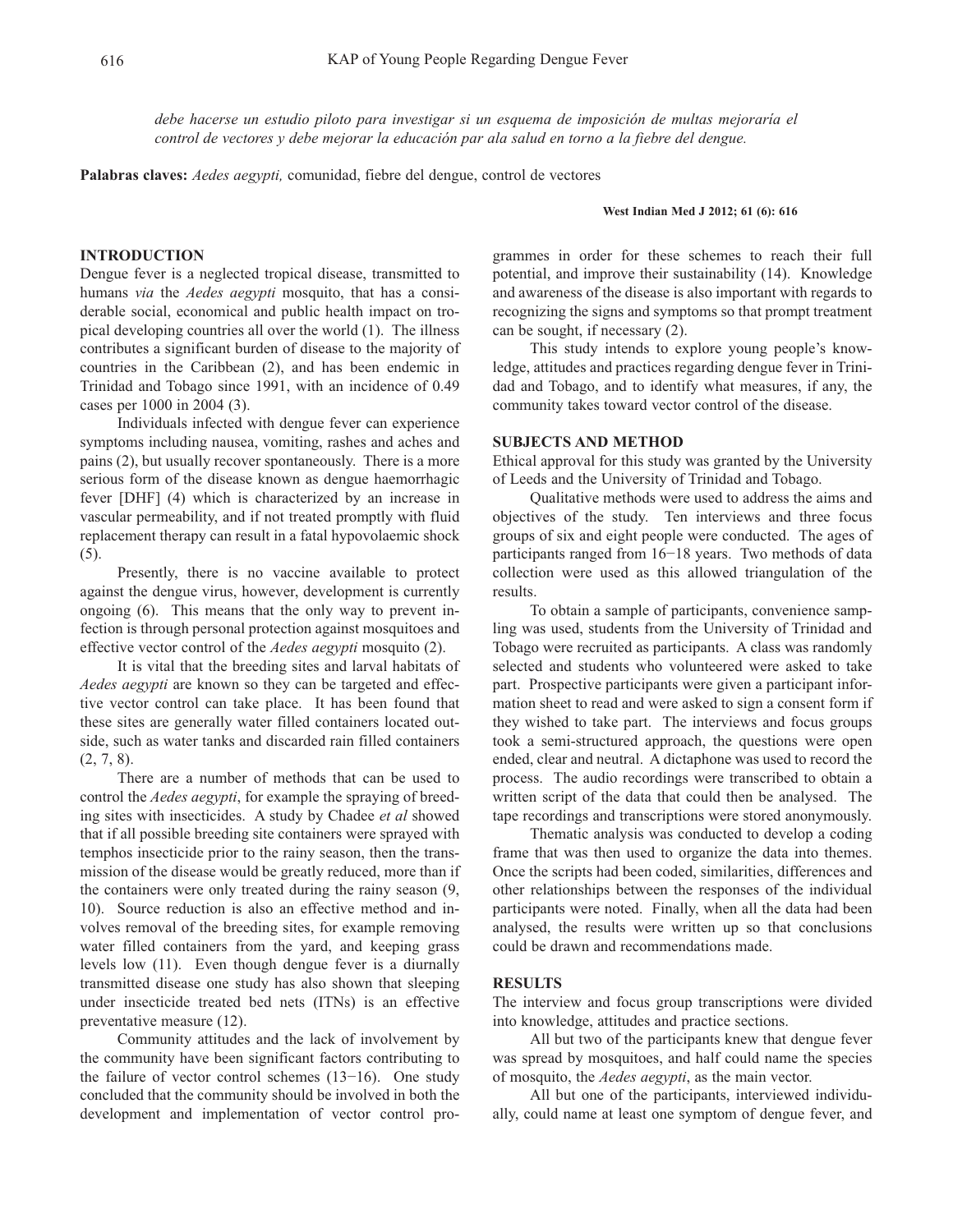four were able to name at least three symptoms. Within each of the focus groups at least four symptoms were named. Only one of the participants suggested an incorrect symptom.

The knowledge of dengue fever treatment was lacking. Seven participants from the interviews were unaware of what treatment consisted. Three of the participants who were interviewed individually and at least one person from each of the focus groups had some idea that the aim of treatment was rehydration therapy, and that patients are sometimes put on intravenous drips if they were severely ill. It was correctly mentioned on two occasions that if a patient with dengue fever is given aspirin then it could be fatal.

The knowledge of DHF amongst the participants was very limited. About half the participants said they had heard of it, and seemed to know that it was a more serious disease than classic dengue fever, but they were generally unaware as to what the main differences were.

The majority of the students agreed that dengue fever was a serious disease, as they were aware that it could be fatal. This did not, however, mean that it was something that they worried about. It appeared that people only worried about the disease if they had a family member or a friend who had suffered from the disease. Those participants who had not been affected by the disease said that they did not worry as they knew there were things that could be done to help prevent them from becoming infected.

All participants knew of ways that they personally could help prevent the spread of the disease. The most common practice mentioned was ensuring that there was no stagnant water in pots, tyres, or any other containers in their backyards or in their house. Other less common methods of vector control mentioned were cleaning of drains, cutting the grass and spraying the house in order to kill mosquitoes.

All of the participants said that the government sprayed the mosquitoes, however, there was a disagreement as to how often they came and whether that was enough. The majority of the participants said that on average spraying would be once or twice a year. The majority of the students thought that the government should spray the neighbourhoods more often. However, in one of the focus groups it was agreed that the government could not be faulted because if residents noticed an increase in mosquitoes in their area then they could call the vector control department and request spraying. The participants were also asked whether the government gave them any information about the disease, for example, what they could do at home as vector control methods to prevent the spread of the disease. Every participant stated that they had been given some form of information about dengue fever by the government. This could either be in the form of advertisements on the television, the radio, or in newspapers, and flyers. The majority of people said that the most common method of giving information would be through advertisements on the television.

When asked whether they had ever learnt about dengue

fever in school, the students said they had, but that this was just through flyers being displayed around the school. It was generally agreed that all participants would be grateful for more information about the disease.

The participants were asked if the government could do anything else, besides giving out more information and spraying the neighbourhood on a more regular basis. One participant said that people who failed to keep their yards free of stagnant water should be fined.

#### **DISCUSSION**

The results of a study by Rosenbaum *et al* showed that there was a high awareness of dengue fever and that people thought of it as a serious disease (14), similar findings to these were provided by this study. In contrast, however, the Rosenbaum study stated that knowledge of the symptoms was lacking as 53.6% of participants could not name a single symptom (14). This suggests that knowledge of the disease has improved in the 16 years since the aforementioned study took place.

The Caribbean Epidemiology Centre recommends that for effective vector control of dengue fever, all non-essential water storage containers should be removed and all those that are essential should be covered, as they provide habitats for the *Aedes aegypti* mosquito to breed (17). The vast majority of participants in this study said that they practised this method of vector control at home.

With regards to the involvement of the government in vector control, the majority of students thought that more could be done. Previous studies have illustrated how vital it was for the government to involve the community in vector control of dengue fever, as lack of involvement has been a major contributing factor to vector control scheme failures in the past (13−16). It is therefore important that the community be satisfied with the government's efforts, however, at present that does not entirely seem to be the case.

A study in Haiti showed ITN to be an effective dengue vector control method (12). However, only one of the participants in this study said that they slept under a net. This suggests that there is a lack of awareness amongst the community as to the effectiveness of using ITNs as protection against dengue fever, or that there is a reluctance to use them.

Between the years of 2002 and 2004, the incidence of dengue fever in Trinidad and Tobago decreased from 5.05/1000 to 0.49/1000 of the population (3). The Breteau index (BI), however, increased suggesting that the decrease in cases of dengue fever was due to "herd immunity" and not vector control efforts. With the potential introduction of new serotypes of the virus and fading herd immunity, it is possible that Trinidad and Tobago could face an explosive epidemic in the future. It is therefore important that vector control efforts be stepped up and continuous surveillance strategies be in place (3).